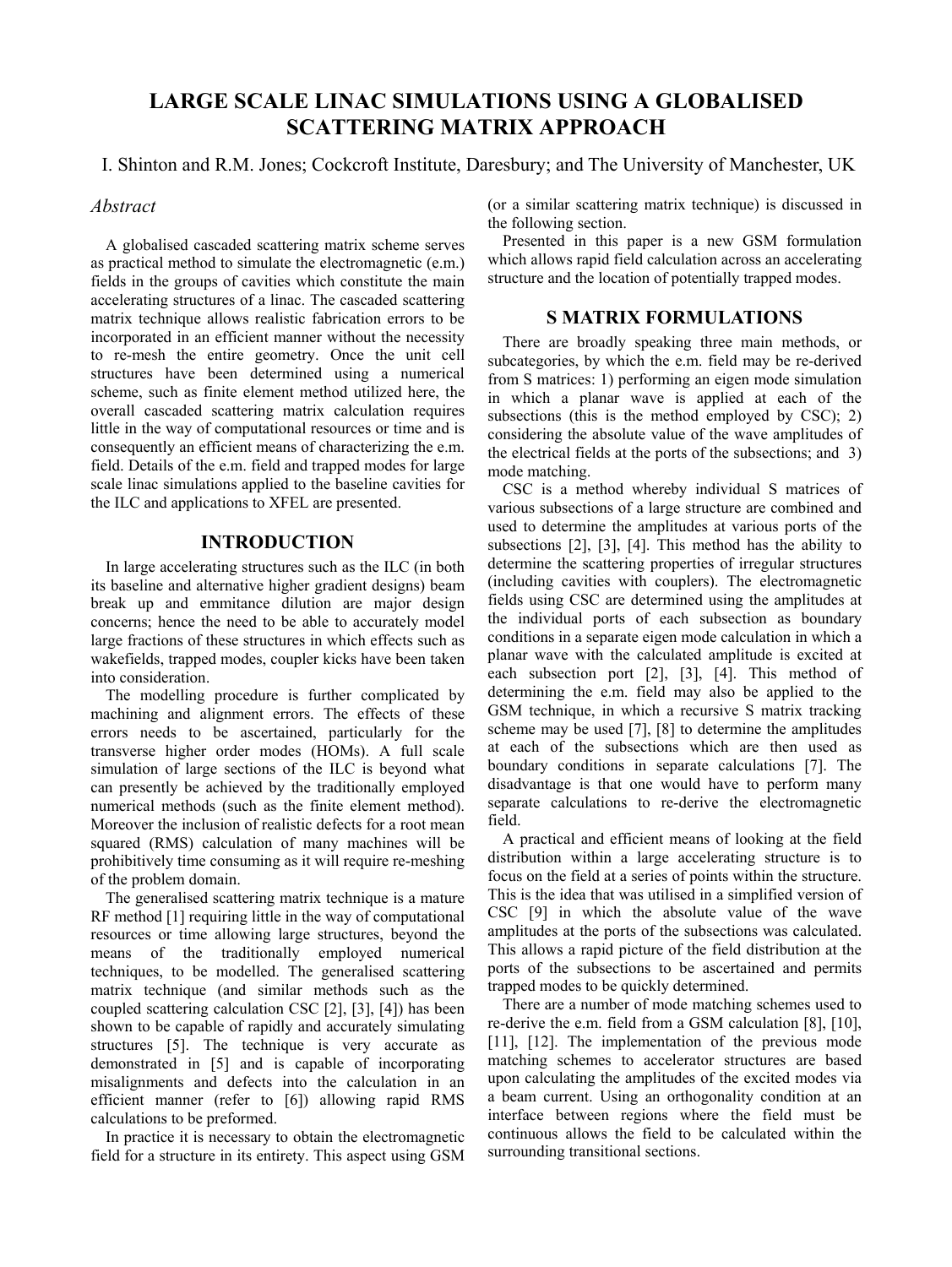## **PHYSICAL INTERPRETATION OF A GSM TECHNQIUE FOR RAPID FIELD DETERMINATION**

The model described below is based on the following assumptions: 1) the structure is a travelling wave structure and 2) the travelling waves are fed into the structure via one region/port and are then considered to propagate in that direction from region I to II. Consider a transition between two regions as depicted in Fig. 1.



Figure 1: Representation of the series generated from a wave infinitely reflected within a transition.

An incoming wave from region I i.e.  $S_{21}^{\text{I}}$  will propagate across the transition decaying according to  $T_z = \delta_{nm} e^{-jk_n z}$  (in which the subscripts n and m relate to the mode numbers and  $\delta$  is a Kronecker function i.e.  $\delta_{n=m} = 1, \delta_{n \neq m} = 0$ ). When it reaches region II it will be reflected back to region I and will gain  $S_{11}^{\text{II}}$  at the boundary  $z = T_g$ . The wave travels back decaying according to  $T_{g-z} = \delta_{nm} e^{-jk_n(g-z)}$  until it reaches region I where it is reflected back to region II and gains  $S_{22}^{\text{I}}$ . This process is repeated an infinite number of times and may be written as the form of Eq. (1), where *U* is the Identity matrix. In a similar fashion the reflected waves propagating from region II can be written in the form of Eq. (2) in which the reflected wave  $S_{11}^{II}T_gS_{21}^{I}$  travels back to region I decaying according to  $T_{g-z} = \delta_{nm} e^{-jk_n(g-z)}$ ; upon each successive reflection the reflected wave acquires an additional multiple of  $S_{11}^{\text{II}}T_g S_{22}^{\text{I}}T_g$ . Note in Eq. (2)  $T_{-z} = \delta_{nm} e^{jk_n z}$ .

$$
S_{21}^{0} = T_z \sum_{n=0}^{\infty} \left( S_{22}^{I} T_g S_{11}^{II} T_g \right)^n S_{21}^{I}
$$
  
= 
$$
T_z \left[ U - S_{22}^{I} T_g S_{11}^{II} T_g \right]^{-1} S_{21}^{I}
$$
 (1)

$$
S_{11}^{0} = T_{-z} \left[ U + \sum_{n=1}^{\infty} \left( T_{g} S_{11}^{H} T_{g} S_{22}^{1} \right)^{n} \right] T_{g} S_{11}^{H} T_{g} S_{21}^{I}
$$
  
= 
$$
T_{-z} \left[ U - T_{g} S_{11}^{H} T_{g} S_{22}^{1} \right]^{-1} T_{g} S_{11}^{H} T_{g} S_{21}^{I}
$$
 (2)

Utilising the transverse mode matching procedure we can describe the electric field components (transverse ⊥ and longitudinal  $\parallel$ ) in terms of Eq. (3) and (4).

$$
E_{\perp} = \sum_{1}^{N} \left( T_z S_{21}^0 + T_{-z} S_{11}^0 \right) \vec{e}_n \tag{3}
$$

$$
\mathbf{E}_{\parallel} = \sum_{1}^{N} \left( T_z S_{21}^0 - T_{-z} S_{11}^0 \right) Y_n \ \vec{e}_n \tag{4}
$$

In Eq. (3) and (4)  $\vec{e}_n$  is the field pattern of mode "n" [13] in which *Y* is the admittance. If we consider an infinitely small gap length between region I and II i.e.  $T_z = T_{-z} = \delta_{nm} = U$  then we obtain Eq. (5) and (6).

$$
E_{\perp} = \sum_{1}^{N} \left( S_{21}^{0} + S_{11}^{0} \right) \vec{e}_{n}
$$
 (5)

$$
\mathbf{E}_{\parallel} = \sum_{1}^{N} \left( S_{21}^{0} - S_{11}^{0} \right) Y_{n} \, \vec{e}_{n} \tag{6}
$$

Eq. (5) and (6) gives us the electric field across the ports used in a GSM technique, where  $S<sup>H</sup>$  is the S matrix of the section cascaded from the right of the transition and  $S<sup>I</sup>$  is the S matrix of the section cascaded from the left of the transition.  $S_{11}^0$  and  $S_{21}^0$  may be thought of as the wave amplitudes in equations 3 and 4. Eq. (1), (2), (5) and (6) are similar to the methodology employed by CSC [9] which allows one to quickly ascertain the fields across a structure at the transitional sections used to generate the GSM calculation.

As an example of this GSM field determination technique, let us consider a 9 cell TESLA structure operating in the  $5<sup>th</sup>$  dipole region [14] since this is a region where modes are potentially trapped. Comparison between the HFSSv11 simulations for a complete structure and those obtained using GSM are presented in Fig. 2 and 3, in which the field profile calculated using the GSM method has been normalised with respect to the maximum field value. In Fig. 2 an iris to iris unit cell structure was chosen for a 9 cell TESLA structure composed solely of middle cells. In Fig. 3 a more detailed picture of the field is generated using iris to equator unit cell structures for a complete TESLA 9 cell structure with beam pipes.

The unit cell structures required for the cascading calculations were determined using HFSSv11 where a driven modal solution was sought in which the FEM mesh was adaptively refined until an overall accuracy better than 0.01% was obtained for the resulting S parameters followed by a frequency sweep in linear steps of 1MHz. The dipole modes for the symmetrical structures calculated in this paper were modelled using a quarter of the geometry and E and H symmetry planes